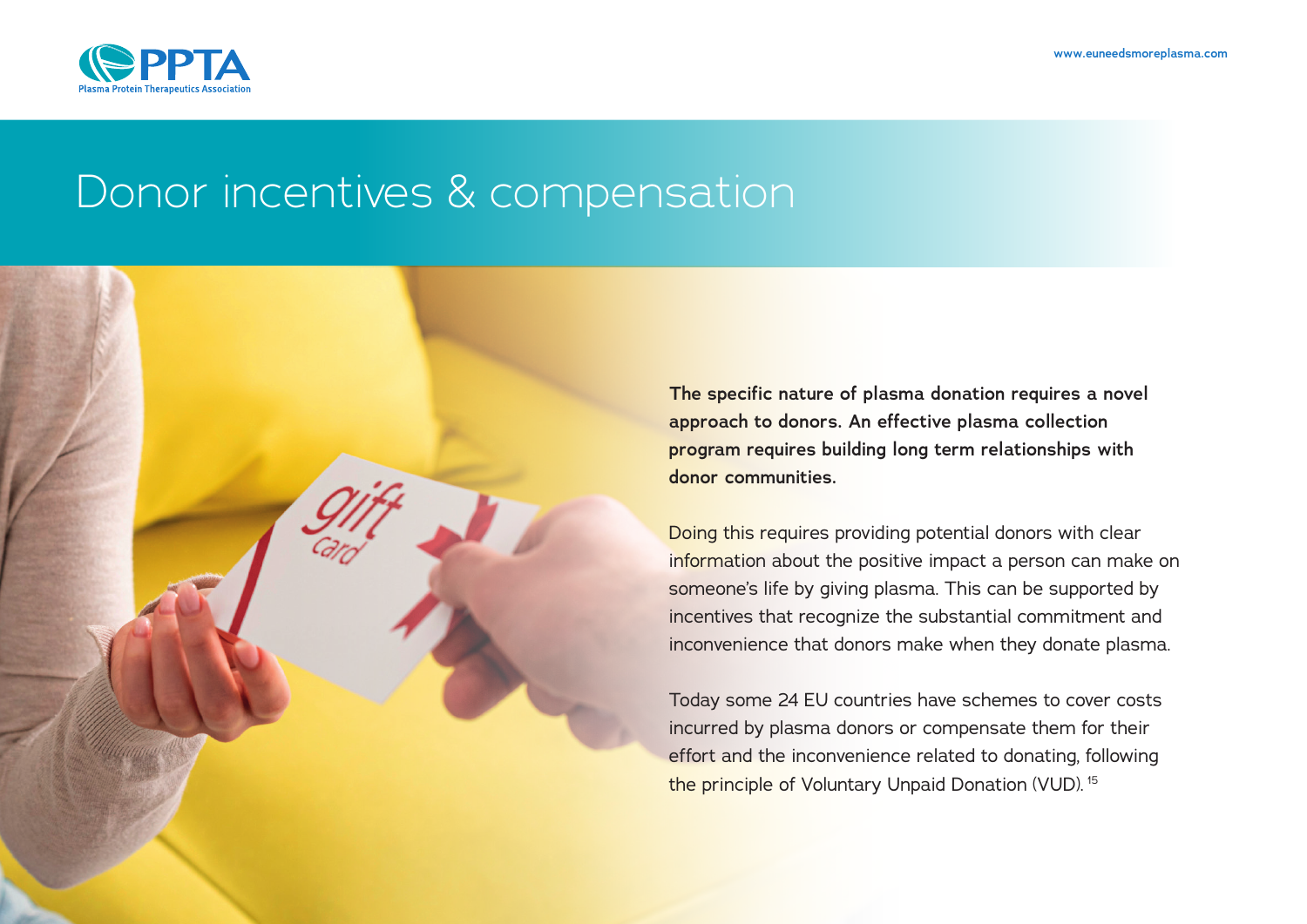## Compensation policies & practices

### **Donor compensation within voluntary unpaid donation guidelines**

**Plasma-derived medicines help patients living with a range of rare diseases that can only be treated by these therapies. They are also used in everyday medicine, emergency and critical care situations and in preventive medicine.** 

In their policies and regulations European countries always align with the principles of voluntary unpaid donation of blood and blood components, set out in the European Commission's report on the topic. It presents a comprehensive review of voluntary unpaid donation practices and policies across the region<sup>16</sup>.

At the same time, most countries have incentive schemes to recognize the effort and inconvenience people who donate plasma. In practice, 'compensation' to donors includes meal vouchers, days off work, reimbursement of transport costs, refreshments, fixed rate allowance and other benefits.

### **Tokens and in-kind compensation across Europe**

A multi-country survey presented in the European Commission report on voluntary unpaid donations notes that it is common practice in most EU countries to give donors refreshments (25 + Lichtenstein and Norway); or small tokens such as pins, pens, towels, t-shirts and mugs (22 countries). Donors in half of EU countries reimburse donors for travel costs and give time off work in the public and private sectors.

Some 13 countries report guiding principles for compensating donors of blood and blood components. In general, principles are set out in national laws, decrees or non-binding recommendations, and define the type of compensation and other practices are allowed, and the circumstances.

Compensation values for donating blood and blood products are reported at €15-30 (Austria, Czech Republic, Germany, Latvia, Romania). In Bulgaria and Czech Republic, maximum values are defined as a percentage of the national minimum wage.

The reported maximum values of refreshments and small tokens range between €1-10. Food vouchers are offered in seven countries. Reported maximum values are €1.4-4.1. Romania sets a fixed value of €15 for food vouchers.

For travel cost reimbursement for donor to travel to and from the place of donation, some countries cover actual costs; offer a cost per kilometer traveled; a fixed maximum value for the reimbursement or lump sum, irrespective of the actual costs.

In most EU countries donors get time off work. This varies between one day or less; to the time needed for the donation; or two days off.

In reality, all these ways of compensating donors have a monetary value. Yet compensation as a direct allowance, to compensate for expenses and inconvenience, seems to be the most efficient approach to encourage more plasma donations.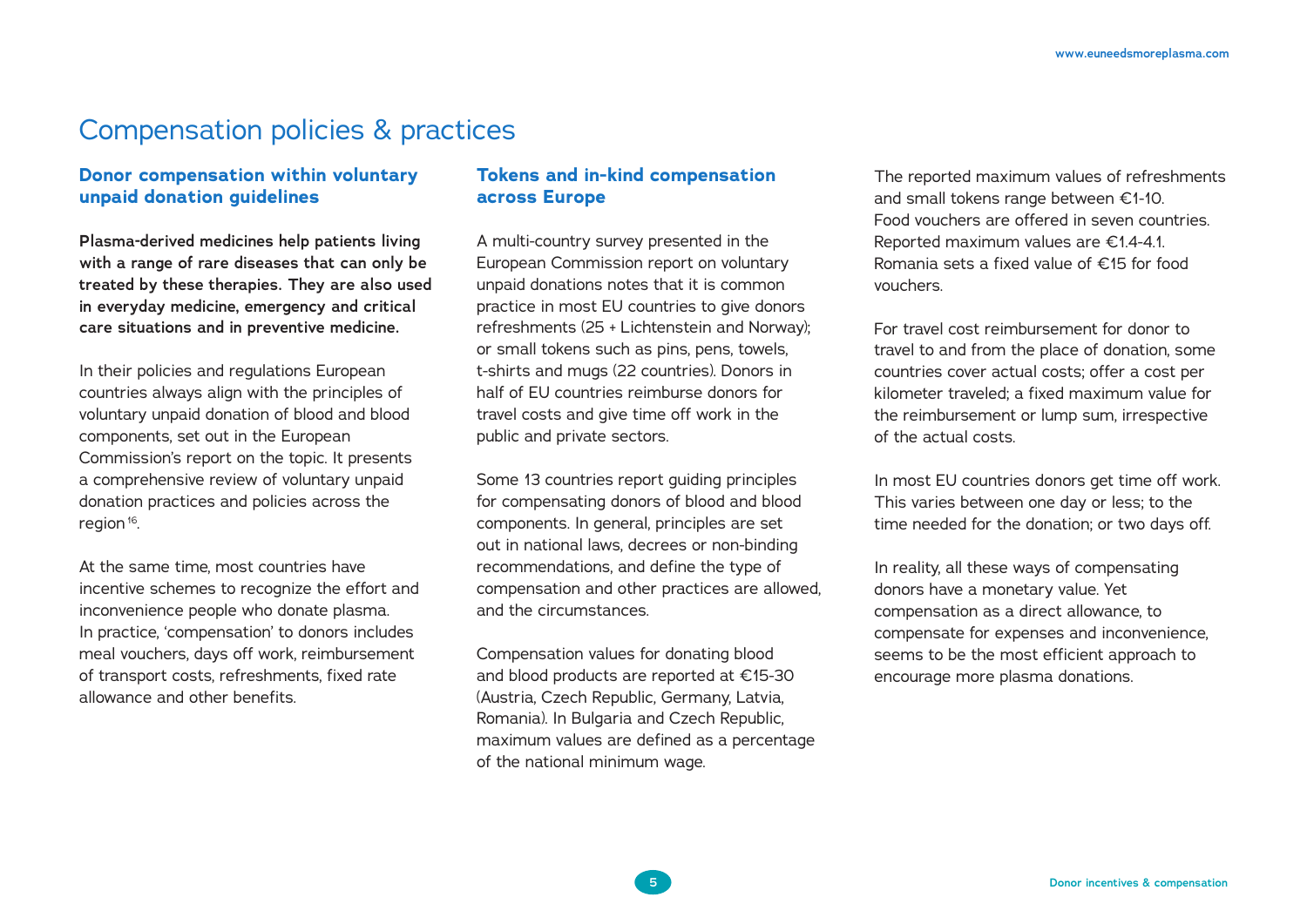### **Monetary compensation**

Several countries reported practices which involve the transfer of money other than for reimbursement of travel or medical costs (Austria, Bulgaria, Czech Republic, Germany, Latvia, Lithuania, Netherlands, Poland, Sweden). They compensate loss of earnings or the inconvenience related to donation, or are fixed sums of money. Fixed sums are irrespective of the costs actually incurred by the donor for the donation.

In Austria, Bulgaria and Poland, the transfer of money is only allowed under certain circumstances, such as:

- **•** In emergency cases (Austria, Bulgaria, €23 per donation)
- **•** Donation of rare blood groups (Poland);
- **•** Donation plasmapheresis and platelets (Austria); platelets (Bulgaria), €46 per liter of blood passed through the device), or of anti-D plasma (Poland)
- **•** Donations for the production of vaccines, immunoglobulins, research and diagnostics (Bulgaria) – €40 per donation.



### **The patients' voice on compensation**

**The Platform for Plasma Protein Users is a group of seven European patient organizations, representing 80,000 known patients in Europe that are treated regularly with plasma protein therapies; and other people with related conditions, totaling an estimated population of 650,000 people.**

This group feels that it is not realistic to rely solely on voluntary non-remunerated plasma donations to guarantee a stable supply of plasma protein therapy medicines for patients – a situation that could evolve into a major public health issue.

It sees no conflict in having plasma collected in a country from the whole blood collection system as well as from donors who are compensated to give at dedicated plasma donation centers.

Given that the majority of plasma-derived medicines distributed worldwide are based on plasma that is given by donors [outside Europe] who are remunerated to give plasma through plasmapheresis at 20-25€ per donation.

(Source: PLUS opinion summarized in 'EU-wide overview of the market of blood, blood components and plasma derivatives focusing on their availability for patients' Creative Ceutical Report, revised by the Commission to include stakeholders' comments. https://ec.europa.eu/health/sites/default/files/blood\_tissues\_ organs/docs/20150408 cc report en.pdf).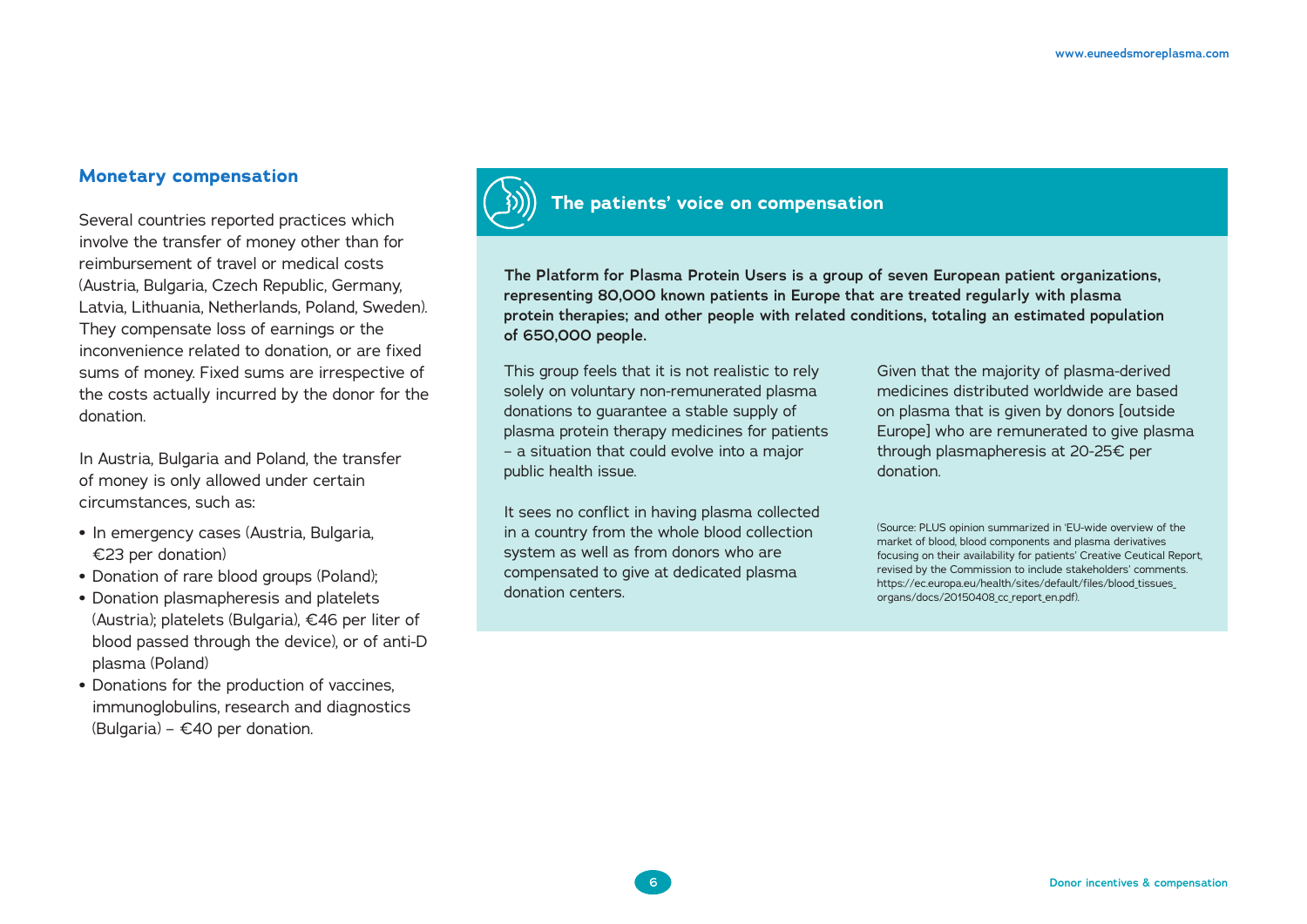### **Specific incentives for plasma donors in Europe**

A report by the European Commission' highlights 24 countries that provide some form of incentive to donors of plasma and blood platelets: Austria, Belgium, Croatia, Czech Republic, Denmark, Estonia, Finland, France, Germany, Greece, Ireland, Italy, Latvia, Lithuania, Luxembourg, the Netherlands, Norway, Malta, Poland, Romania, Spain, Slovenia, Sweden, and the United Kingdom. Incentives include:

- **•** Reimbursement of medical costs
- **•** Compensation for effort and inconvenience linked to loss of earnings
- **•** Other forms of incentives
- **•** Free physical check-up
- **•** Food vouchers
- **•** Time off work
- **•** Reimbursement of travel costs
- **•** Small tokens
- **•** Refreshments

### **Fixed compensation not directly related to actual donation costs**

In some countries, donors can receive a fixed compensation that is not directly related to actual costs incurred. Some examples:



⊜ **Greece** says that giving donors small souvenirs, soft drinks and travel costs is compatible with its voluntary and unpaid blood donation rules.

**Italy's** policy allows public and private sector employees the day off when they donate blood or plasma; 0 donor associations receive specific payments per donation to cover administrative and publicity costs.

**Latvia's** guiding principles cover incentives to donors of blood and blood components, and policies to promote self-sufficiency of blood and blood components.

**Lithuania's** guidance covers similar incentives for donors.

**7**

Depending on the volume donated, donors may receive a compensation of up to two days of average salary.

 $\bigoplus$ **Finland** specifies travel expenses may be reimbursed to the donor, within its voluntary and unpaid framework.



**TE** 

**The Netherlands** specifies that plasma is to be given by voluntary donors, who may receive compensation which will not be beyond a reasonable cost of expenses incurred.



**Poland's** blood and plasma donors are offered a recovery meal and can make a modest tax deduction and in some cases two days off work.

(サ

**Slovakia's** incentive policy is enacted by each city; employers may recognize their employees' efforts with a financial bonus or a holiday allowance.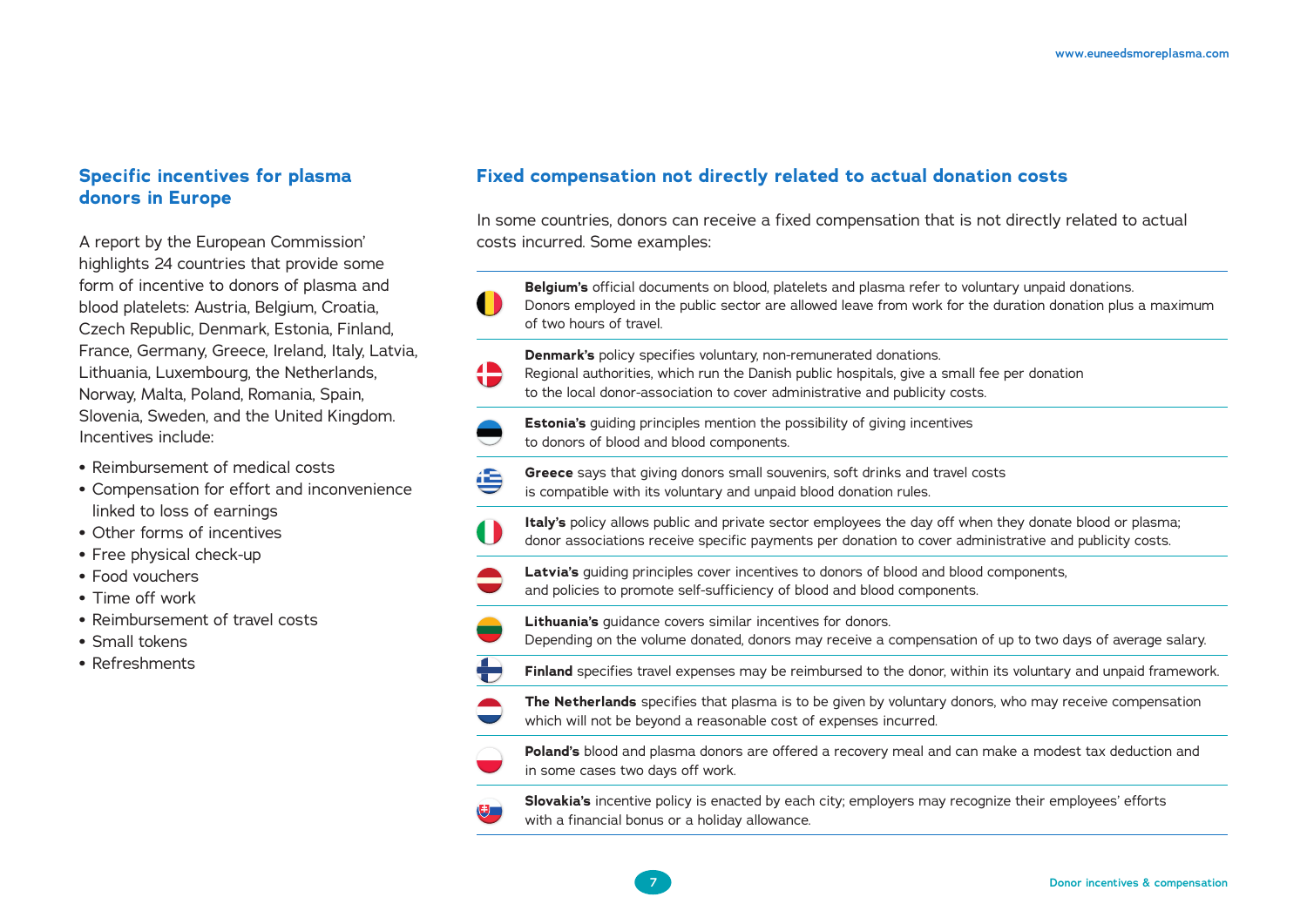### **Guidelines for country plasma donor compensation policies**

### **Oviedo Convention: Principle of 'prohibition of financial gain…'**

In considering the creation of a national policy to govern blood plasma donation and use – specifically issues of donor compensation – the Convention on Human Rights and Biomedicine (Oviedo Convention) offers quidance<sup>17</sup>. It sets out the principle of prohibition of financial gain with respect to human body and its parts from living or deceased donors.

The Council of Europe's guide to implementing of the principle provides a useful summary and definitions on 'compensation' and 'reimbursement' in the context of voluntary unpaid donations.

### **The principle states, '…the human body and its parts shall not give rise to financial gain'.**

According the guide, this does not prevent compensation of donors for loss of earnings, and reimbursement of any other justifiable expenses. It states that the donation should be financially neutral for the donor, and that rules prohibiting financial gain do not hinder covering of a justifiable fee for medical or related technical services in connection with the donation.

### **The Convention: Key points for plasma compensation**

- **•** States that reimbursement of expenses incurred and compensation for effort made and inconvenience is acceptable<sup>18</sup>, similar to the report: Human bodies: donation for medicine and research of the Nuffield Council on Bioethics (2012).<sup>19</sup>
- **•** Calls for financial neutrality for the donor. This permits direct reimbursement and compensation of costs related to a donation, distinguishing between 'reimbursement' – expenses such as travel and related costs; and 'compensation' – that can be in the form of an allowance $20$
- **•** States that where fixed-rate compensation is applied, its implementation must be specified in national law, with an upper limit for compensation. If an upper limit is not in the law, it should be set by an independent body created by national law21 ; and the scheme must not be an inducement to donate  $22$
- **•** Calls for measures to minimize the risk of harm to donors resulting from donation, such as national registers or traceability systems to limit how frequently a person can donate.<sup>22</sup>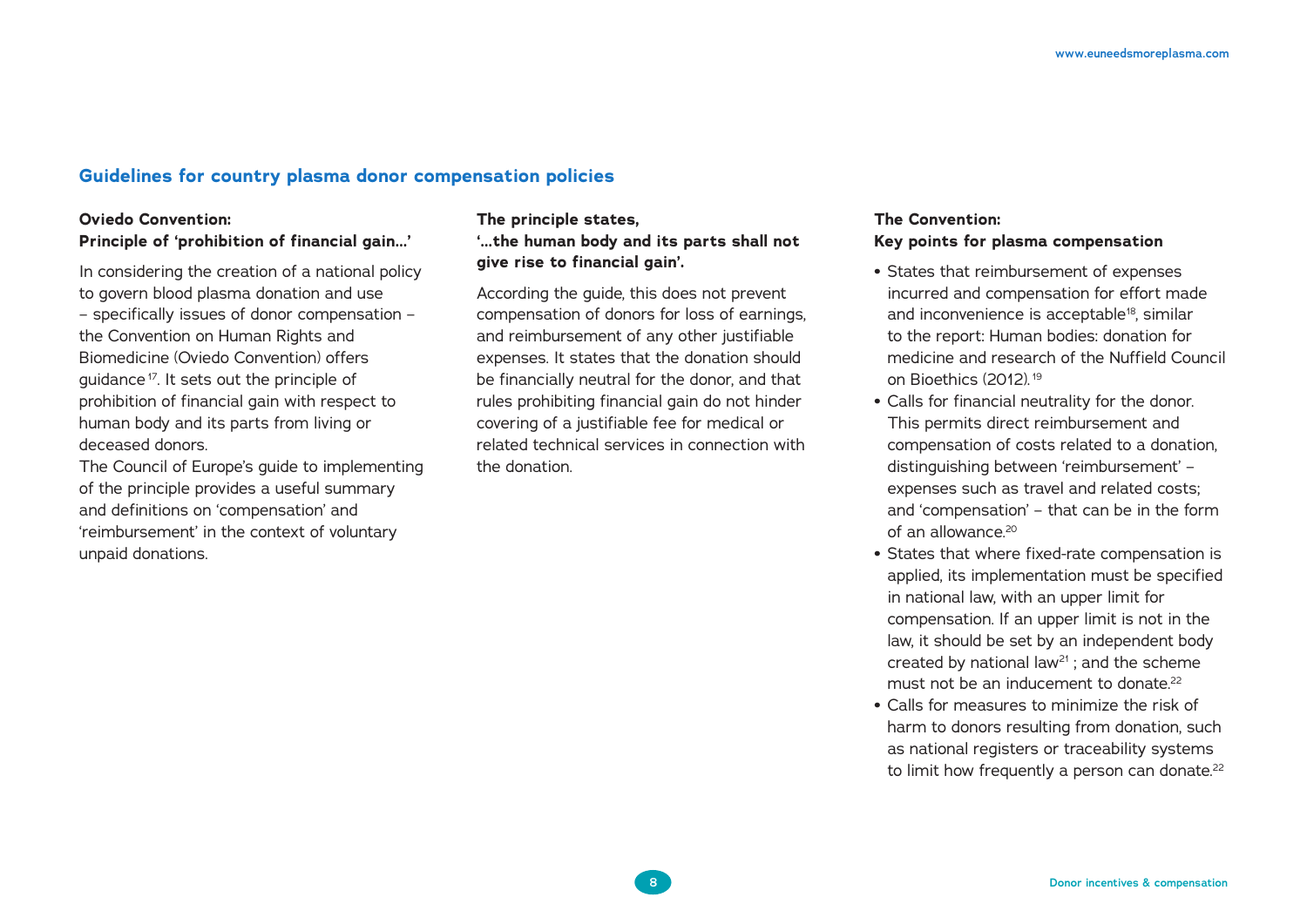**The case for 'reasonable proportional monetary compensation or allowance for donors' expenses and inconvenience: lessons from the from the European Blood, Cells & Tissues Directive** 

The EU Directive on Tissues and Cells, offers useful lessons that can be applied to compensation for plasma donations. The Tissues Directive leaves countries to define conditions for compensation, saying that 'donors may receive compensation, which is strictly limited to making good the expenses and inconveniences related to the donation'.

It notes that the degree of inconvenience and the effort required for different types of donations differ considerably – for example oocyte cell donors are compensated with sums of €1,000 or more, where sperm donors are compensated at far lower amounts in most European countries; the UK Human

Fertilization and Embryology Authority defines expense limits of £35 for sperm donors and £750 for egg donors, per donation. In contrast, the Blood Directive does not include this type of provision.

In practice, donors in some European countries are compensated with tax benefits, paid days off work in the public sector or even monetarily for donating – for example in Austria, Czech Republic, Germany and Hungary. It will be useful that these types of reasonable proportional monetary compensation for donors' expenses and inconvenience are recognized. This will help countries secure more plasma donations for the benefit of their patients..<sup>24</sup>